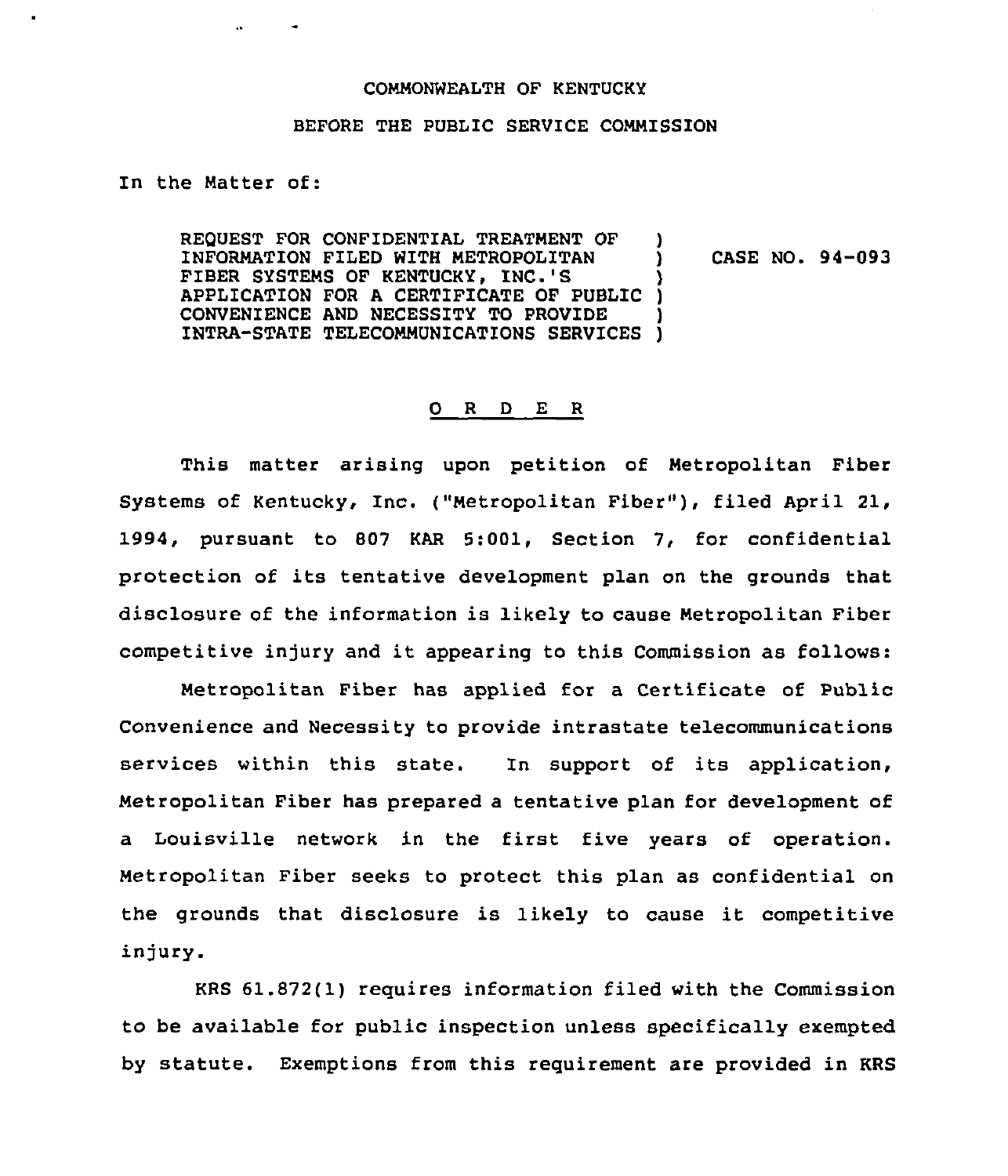61.878(1). That section of the statute exempts 11 categories of information. One category exempted in subparagraph (c) of that section is commercial information confidentially disclosed to the Commission. To qualify for that exemption, it must be established that disclosure of the information is likely to cause substantial competitive harm to the party from whom the information was obtained. To satisfy this test, the party claiming confidentiality must demonstrate actual competition and a likelihood of substantial competitive injury if the information is disclosed. Competitive injury occurs when disclosure of the information gives competitors an unfair business advantage.

 $\Delta$  and  $\Delta$  are  $\Delta$  . The  $\Delta$  -field  $\Delta$ 

The proposed network potentially will compete with services provided by South Central Bell, Kentucky Fiberlink, and IntelCom Group, Inc. The tentative plan sought to be protected identifies potential customers of Metropolitan Fiber which its competitors could use in marketing their own services. Therefore, disclosure of the information is likely to cause Metropolitan Fiber competitive injury and the information should be protected as confidential.

This Commission being otherwise sufficiently advised,

IT IS ORDERED that the tentative plan of operation, which Metropolitan Fiber has petitioned be withheld from public disclosure, shall be held and retained by this Commission as confidential and shall not be open for public inspection.

$$
-2-
$$